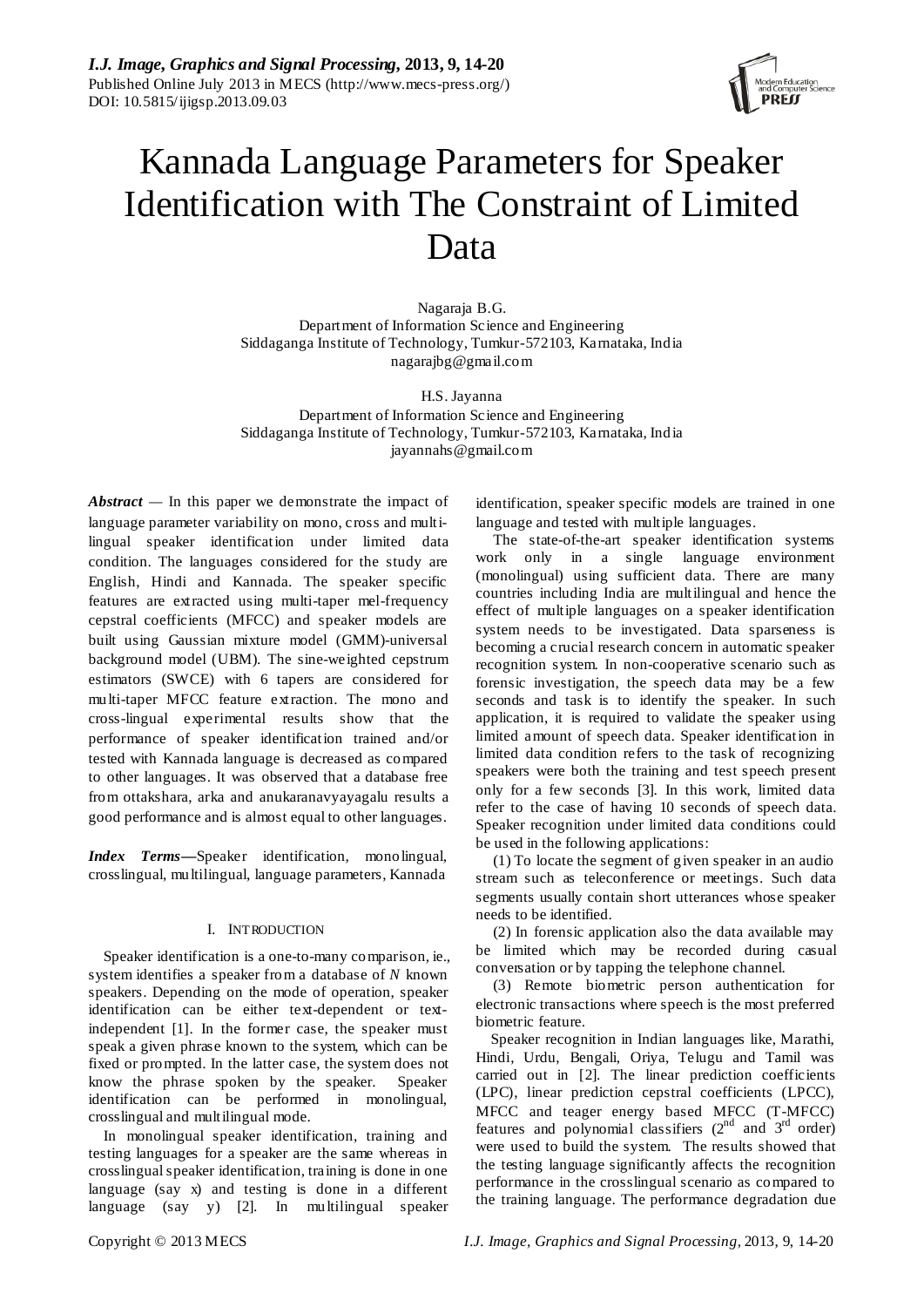to the mis match between Mandarin and Sichuan dialect in training and testing was studied in [4]. In that study, a combined GMM, trained by Mandarin and Sichuan dialect was proposed to alleviate the mis match problem. The result showed that the combined GMM is more robust for the language mis match condition than the GMM trained solely using Mandarin or Sichuan dialect speech.

The impact of mismatch in training and testing languages on a speaker verification systemusing English, Hindi and Arunachali languages was carried out in [5]. Speaker verification system was developed using 38 dimensional features (19-MFCC and its first derivatives) and GMM-UBM modeling approach. A training data of 120 seconds and different testing speech data were considered. It was observed that the recognition performance greatly dependent on the training and testing languages. Further, it was observed that if the system is trained with more than one language, the relative recognition performance of the system degrades compared to that of the single language scenarios (monolingual).

In our previous work [6], an attempt was made to identify the speaker in the context of mono and crosslingual with the constraint of limited data using MFCC as feature vectors and vector quantization (VQ) as modeling technique. It was observed in crosslingual study that the use of English language either in training or testing gives better identification performance.

The state-of-the-art speaker recognition system uses MFCC as a feature for identifying speakers. Tomi kinnunen et al. demonstrated the use of multi-taper MFCC features for speaker verification task in [7]. The basic idea in multi-tapering is to pass the analysis frame through the multiple window functions and then estimate the weighted average of individual sub-spectra to obtain the final spectrum [8]. The experimental results on NIST-2002 and NIST-2008 databases indicated that multitapers outperform conventional single-window technique. This work concentrates on text-independent mono, cross and multi-lingual speaker identification under limited data condition using multi-taper MFCC features and GMM-UBM classifier.

The remainder of the paper is organized as follows: Section II describes the database used for the study. Feature extraction using multi-taper MFCC and speaker modeling using GMM-UBM technique is presented in Section III. Section IV outlines the mono, cross and multi-lingual experimental results. The language parameters for Kannada are presented in Section V. Finally, Summary and conclusions of this study are mentioned in Section VI.

#### II. DATABASE FOR THE STUDY

Since the standard multilingual database is not available, experiments are carried out on an our own created database of 30 speakers who can speak the three different languages (E-English, H-Hindi and K-Kannada). The database includes 17-male and 13-female speakers.

The voice recording was done in the engineering college laboratory. The speakers were undergraduate students and faculties in an engineering college. The age of the speakers varied from 18-35 years. The speakers were asked to read smaller stories in three different languages. The training and testing data were recorded in different sessions with a minimum gap of two days. The approximate training and testing data length is two minutes. Recording was done using free downloadable wave surfer 1.8.8p3 software and Beetel Head phone-250 with a frequency range 20-20 kHz. The speech files are stored in **.**wav format. The detail specifications used for collecting the database are shown in Table 1.

TABLE I.DESCRIPTION OF DATABASE

| Item               | Description                      |  |
|--------------------|----------------------------------|--|
| Number of Speakers | 30                               |  |
| <b>Sessions</b>    | Training and Testing             |  |
| Sampling Rate      | 8kHz                             |  |
| Sampling Format    | 1-channel, Lin16 sample encoding |  |
| Languages covered  | English, Hindi and Kannada       |  |
| Microphone         | beetel Head phone-250            |  |
| Recording Software | WaveSurfer 1.8.8p3               |  |
| Maximum Duration   | 120 seconds/story/language       |  |
| Minimum Duration   | Depends on Speaker               |  |

## III. FEATURE EXTRACTION AND MODELING

Speech recordings were sampled at the rate of 8 kHz and pre-emphasized (factor 0.97). Frame duration of 20 msec and a 10 msec of overlapping durations are considered. Let  $F = [f(0) f(1) ... f(N-1)]^T$  denotes one frame of speech of N samples. Windowed discrete Fourier transform spectrum estimate is given by [7] [9] [10]

$$
\mathcal{S}(f) = |\sum_{t=0}^{N-1} w(t) f(t) e^{-i2\pi ft/N}|^2
$$
 (1)

where  $W = \{w(0) | w(1) \dots w(N-1) \}^T$  is the timedomain window (Hamming) function. Fig. 1 shows the block diagram representation of the multi-tap er MFCC method. Multi-taper spectrum estimator is given by [7]

$$
\mathcal{S}(f) = \sum_{j=1}^{K} \lambda(j) \left| \sum_{t=0}^{N-1} w_j(t) f(t) e^{-i2\pi ft/N} \right|^2 \tag{2}
$$



Figure 1. Block diagram of multitaper MFCC technique.

Here *K* represents the number of multitapers used. *Wj*  $=[w_j(0) w_j(1) ... w_j(N-1)]^T$  is the multitaper weights and  $j = 1, 2, \ldots, K$ , are used with corresponding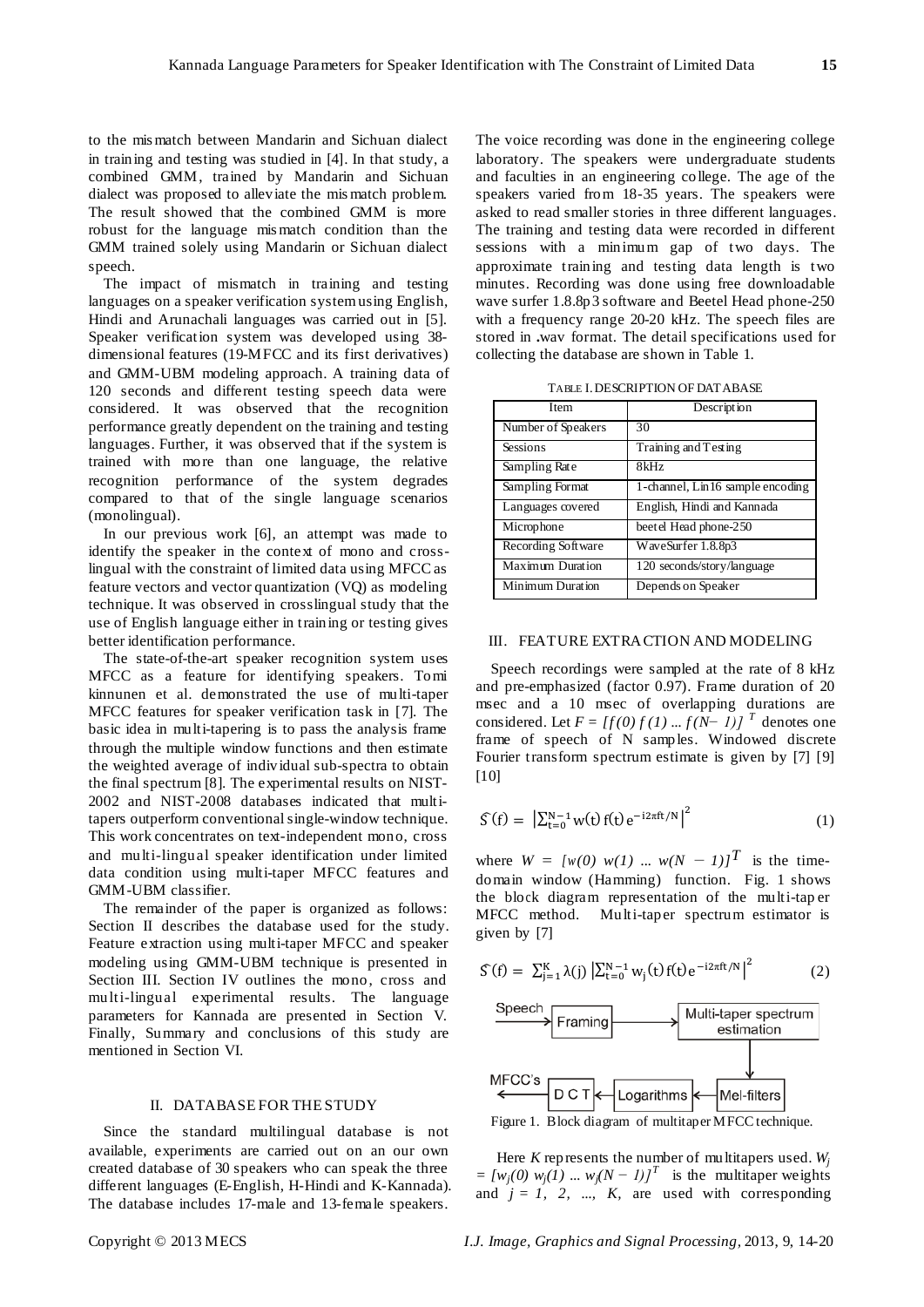weights  $\lambda(j)$ . A number of different tapers have been proposed for spectrum estimation. In [7], it was mentioned that the choice of multi-taper type was found less important than the choice of the number of tapers, K  $(3 \le k \le 8)$ . In this work, SWCE multi-taper is used with K=6 windows. A mel-warping is then performed using 22 triangular band pass filters followed by a discrete cosine transform (DCT). A 13-dimensional MFCC feature vectors (excluding  $0^{th}$  coefficient) are finally obtained. Fig. 2 shows the conventional Hamming window and sine tapers with K=6 representation in the frequency domain.



In GMM-UBM systems, speech data are pooled from many speakers to train a single independent model, known as UBM. The *k*-means algorithm was used to obtain the initial estimate for each cluster. UBM acts as a speaker independent model in the GMM-UBM system. In [11] and [3], it was mentioned that there are no criteria to select number of speakers and the amount of data to train the UBM. For building the gender independent UBM, we have used roughly two hours of speech data fro m 138 speakers of YOHO database. The speaker specific models were created by adapting only the mean vectors of the UBM using maximum a posteriori (MAP) adaptation algorithm [1]. The para meters of the GMM models (mean vector, covariance matrix and mixture weights) were estimated using expectation ma ximization (EM) algorithm. We have modeled speakers by using GMMs with 8, 16, 32, 64 and 128 mixtures.

# IV. SPEAKER IDENTIFICATION RESULTS

In this section, mono, cross and multi-lingual speaker identification results are presented. In all our experiments, the speaker set (30 speakers) and amount of speech data (10 seconds) are kept constant to make a relative comparison of the performance of speaker identification. Note: X/Y indicates training with language X and testing with language Y.

#### *A. Monolingual Experiments*

The monolingual experimental results for different Gaussian mixtures are given in Fig. 3. The results show that the speaker identification system yields good performance of 66.66% for 64 and 128 Gaussian mixtures when trained and tested with English language. The performance of the speaker identification system trained and tested with Hindi language is 66.66% for 128 Gaussian mixtures. The speaker identification system trained and tested with Kannada language gives the highest performance of 56.66% for 128 Gaussian mixtures.

#### *B. Crosslingual Experiments*

The speaker identification system trained in English, and tested with Hindi and Kannada languages for different Gaussian mixtures are shown in Fig. 4. The highest performance obtained for E/H and E/K is 53.33% for 128 Gaussian mixtures. The speaker identification system trained in Hindi, and tested with the English and Kannada languages for different Gaussian mixtures are shown in Fig. 5. The speaker identification system trained in Hindi and tested with the English language (H/E) gives the highest performance of 50% for 64 and 128 Gaussian mixtures.



Figure 3. Monolingual speaker identification performance.



The performance of the speaker identification system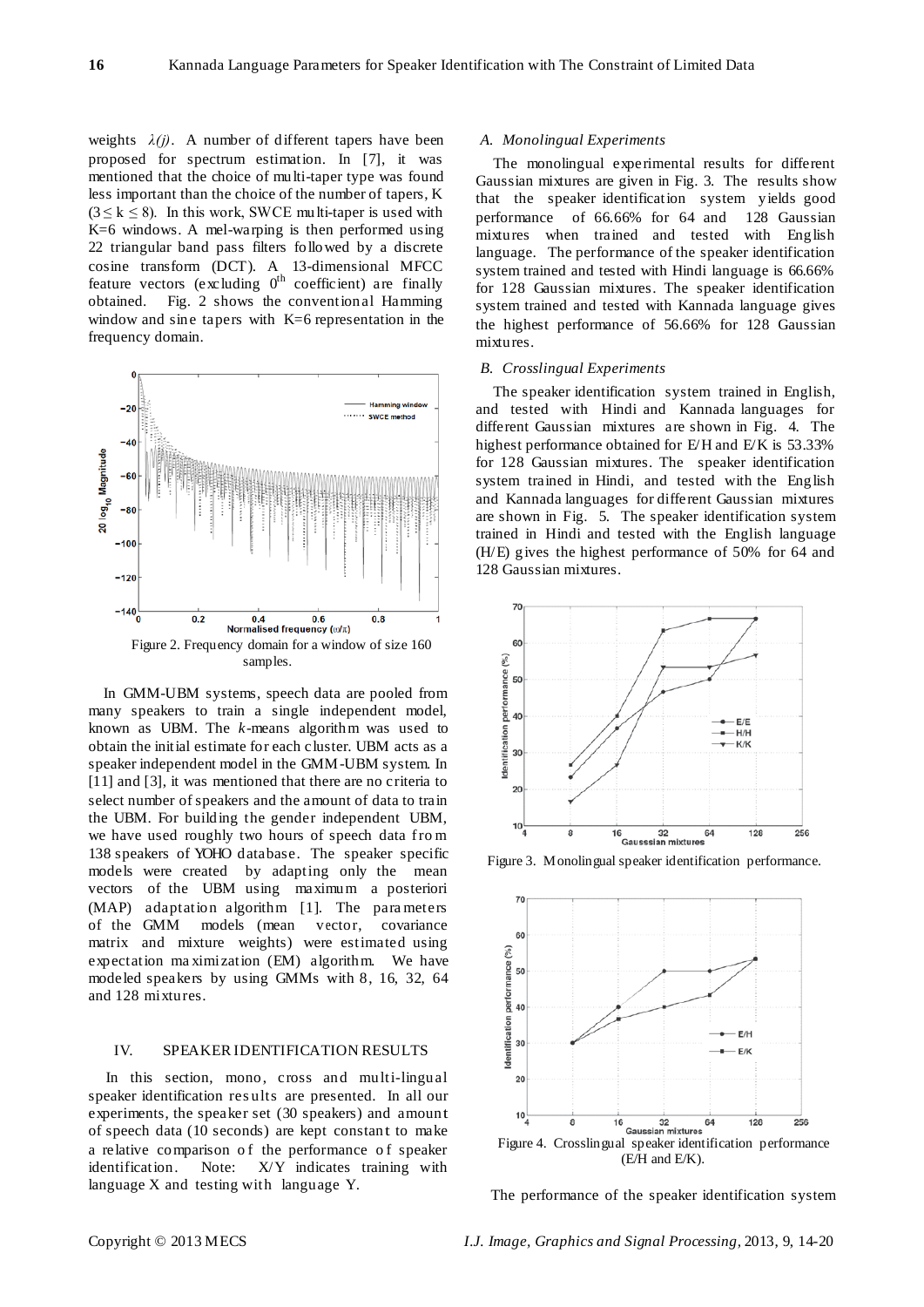trained in Hindi language and tested with Kannada language (H/K) is 43.33% for 128 Gaussian mixtures. The speaker identification system trained in Kannada, and tested with English and Kannada languages for different Gaussian mixtures are shown in Fig. 6. The highest performance obtained for K/E is 50% for 128 Gaussian mixtures and K/H is 46.66% for 64 and 128 Gaussian mixtures, respectively.



Figure 5. Crosslingual speaker identification performance (H/E and H/K).



Figure 6. Crosslingual speaker identification performance (K/E and K/H).

## *C. Multilingual Experiments*

In multilingual speaker identification, some speakers in database are trained and tested in language A, some speakers are in language B and so on. The multilingual experimental results for different Gaussian mixtures are given in Fig. 7. The multilingual speaker identification system yields a highest performance of 70% for 128 Gaussian Mixtures.

Some of the observations we made from the mono, cross and multi-lingual results are as follows:

(1) It was observed that the results are better for monolingual experiments than the crosslingual. This may be due to the variation in fluency and word stress when the same speaker speaks different languages and also due to different phonetic and prosodic patterns of the languages [12].

(2) Mono and cross-lingual experimental results show that the performance of speaker identification trained and/or tested with Kannada language is decreased.

(3) In crosslingualspeaker identification, the use of the English language either in training or testing gives a better identification performance.

(4) The multilingual results are better than the monolingual and crosslingual experiments. This may be due to the better discrimination between the trained and testing models (multiple languages) in multilingual scenario.



Figure 7. Multilingual speaker identification performance.

## V. LANGUAGE PARAMETERS FOR KANNADA LANGUAGE

Kannada language is an alphasyllabary [13]. The ma jority of its words are bi and tri-syllabic, with four, five and six-syllable words also in the vocabulary [ 13]. Kannada has over 400 of the written s ymbols that are called akshara. We examined the speech sample on whole words as a function of the type of Akshara they contained. Words of the type, such as in (avanu 'he'), (kelasa 'work'), (kamala 'lotus'), (galisu 'earn'), etc., contained on ly consonant-vowel (CV) akshara with the inherent vowel. Words of the type that contain at least one consonant-consonant-vo wel (CCV) akshara such as in (manassu 'mind'), (tapassu 'austerities '), (belli 'silver'), (kabbina 'iron'), (ukku 'steel'), (tamma 'younger brother'), (anna 'elder brother'), etc., these could involve sequences of two identical consonants or sequences of different consonants such as as in, (vidye 'knowledge'), (dwara 'entry'), etc. Speaker's found difficulty in reading complex akshara.

It is observed in Figs. 8-11 that when the same speaker utters a word in English, there is no much pause in the speech signal, but when he/s he pronounces the corresponding word in Kannada there is a long pause in the speech signal. The voice activity detection test $\geq$  (0.06 times the average energy) performed on both English and Kannada words uttered by the sa me speaker denote that the energy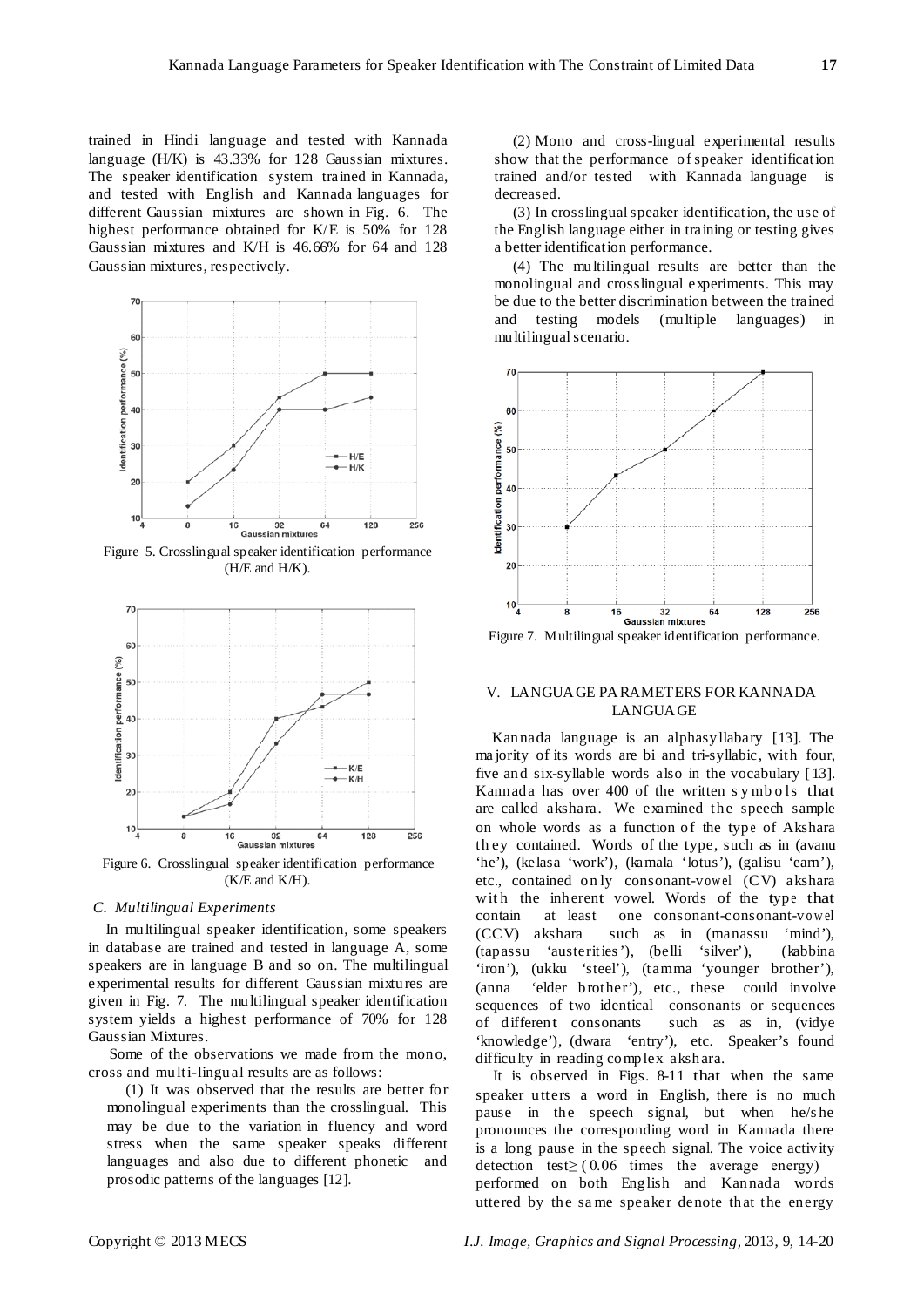frames in English words are more than Kannada words. More energy frames indicates that there is more speaker specific information in speech. Table 2 shows nu mber of energy frames obtained for few English and its corresponding Kannada words uttered by the same speaker. The presence of ottakshara (CCV akshara like, /gga/ in /agga), arka (refers to a specific  $/r/$  in consonant clusters) [13] and anukaranavyayagalu (/julujulu/) leads to long pause and hence less number of energy frames in Kannada words.



Figure 8. Speech signal of the word Iron in English.

In order to alleviate this problem, a new databas e was created us ing the same speakers in Kannada language where words which are free from ottakshara, arka and anukaranavyayagalu were cons idered. Mono and cross-lingual experiments were conducted for the new Kannada database created shown in Figs. 12-14. The monolingual results obtained are almost comparable to that of the English and Hindi languages (Fig. 12).



Figure 9. Speech signal of the word Iron in Kannada.



Figure 10. Speech signal of the word Steel in English.



Figure 11. Speech signal of the word Steel in Kannada.

TABLE II. TOTALNUMBER OF ENERGY FRAMESOBTAINED FOR FEW ENGLISH AND IT SCORRESPONDING KANNADA WORDSUTTERED BYTHE SAME SPEAKER

| English | Energy<br>Frames | Kannada   | Energy<br>Frames |
|---------|------------------|-----------|------------------|
| Iron    | 72               | /kabbina/ | 62               |
| Silver  | 79               | /belli/   | 59               |
| Steel   | 50               | /ukku/    | 27               |
| Simple  | 77               | /sulabha/ | 68               |
| Photo   | 48               | /chitra/  | 40               |

The speaker identification system trained in Kannada, and tested with Hindi and English languages for different Gaussian mixtures are shown in Fig. 13. The highest performance obtained for K/E is 56.66% for 128 Gaussian mixtures and K/H is 50% for 128 Gaussian mixtures, respectively. The speaker identification system trained in English and Hindi, and tested with Kannada language is shown in Fig. 14. The highest performance obtained for E/K is 50% for 128 Gaussian mixtures and H/K is 43.33% for 64 and 128 Gaussian mixtures, respectively.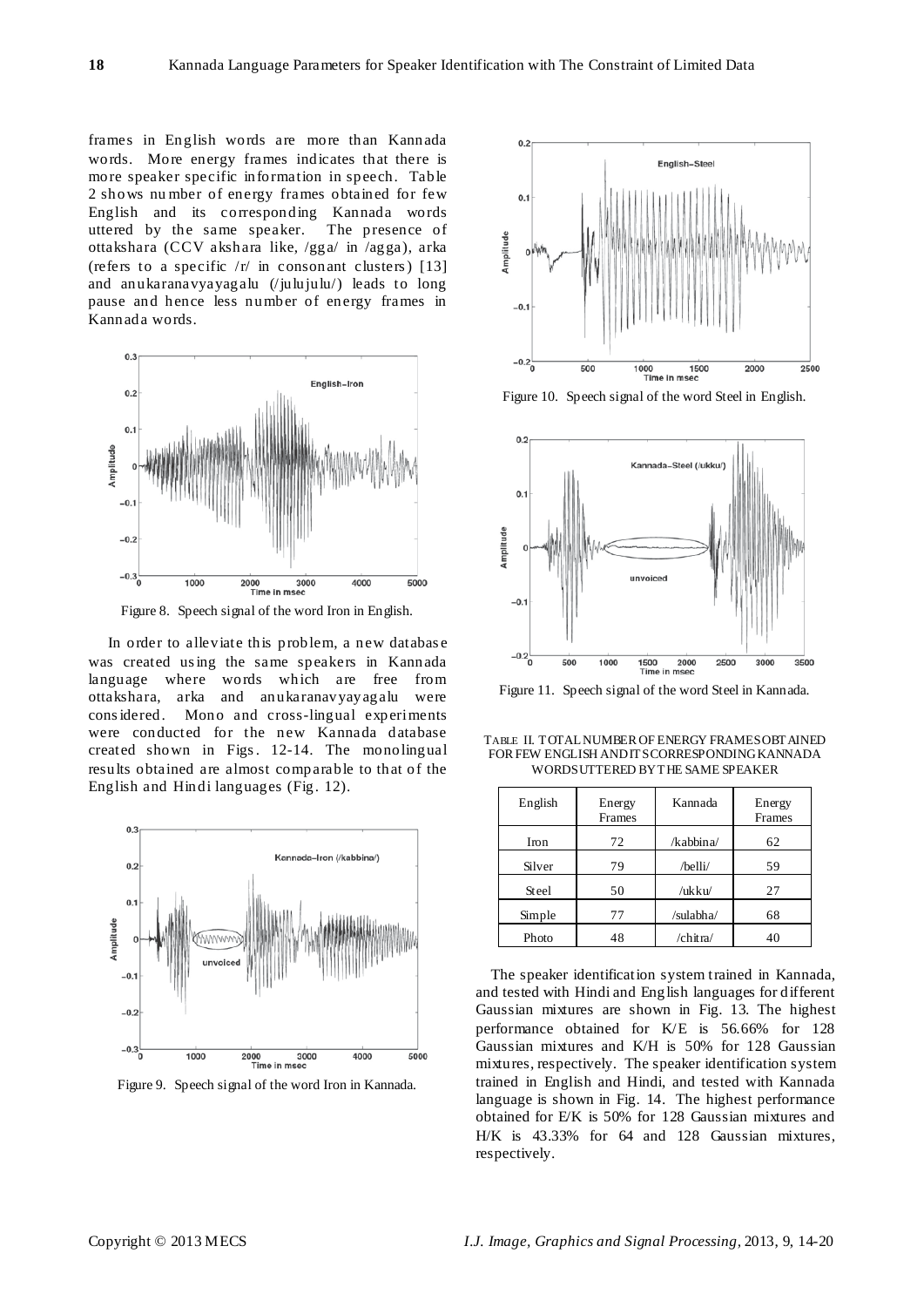

Figure 12. Monolingual speaker identification performance after considering the language parameters for Kannada.



Figure 13. Crosslingual speaker identification performance (K/E and K/H) after considering the language parameters for Kannada.

## VI. CONCLUSION

In this work, mono, cross and multi-lingual speaker identification with the constraint of limited data are demonstrated us ing Indian English, Hindi and Kannada languages. Experimental results showed that the language mis match between training and testing data leads to a cons iderable perfor mance degradation. It was also found out in the mono and cross-lingual study that the speaker identification system does not yield satis factory perfor mance with Kannada as training and/or testing language. The presence of ottakshara, arka and anukaranavyayagalu leads to long pause and hence the less nu mber of energy frames (features) in Kannada words. Therefore, we suggest to avoid the use of co mple x aks hara (CCV) while building the database in Kannada language for speaker identification. Future work includes in-depth study of the language parameters for speaker identification using different languages.



Figure 14. Crosslingual speaker identification performance (E/K and H/K) after considering the language parameters for Kannada.

## ACKNOWLEDGMENT

This work is supported by Visvesvaraya Technological University (VTU), Belgaum-590018, Karnataka, India.

## **REFERENCES**

- [1] Reynolds D.A. and Rose R.C., "Robust Text-Independent Speaker Identification Using Gaussian Mixture Speaker Models", *IEEE Trans. Speech and Audio Processing*. 72-83, 1995.
- [2] Arjun P.H., "Speaker Recognition in Indian Languages: A Feature Based Approach", *Ph.D. dissertation*, Indian Institute of Technology, Kharagpur, India, 2005.
- [3] Jayanna H.S., "Limited data Speaker Recognition", *Ph.D. dissertation*, Indian Institute of Technology, Guwahati, India, 2009.
- [4] Zhao Jing, Gong Wei-guo and Yang Li-ping., "Mandarin-Sichuan dialect bilingual te xtindependent speaker verification using GMM", *Journal of Computer Applications*, vol. 28, no. 3, pp. 792-794, 2008.
- [5] Bhattacharjee U. and Sarmah K., "A multilingual speech database for speaker recognition", *Proc. IEEE, ISPCC*, pp. 15-17, 2012.
- [6] Nagaraja B.G. and Jayanna H.S., "Mono and Cross-lingual speaker identification with the constraint of limited data", *Proc. IEEE, PRIME*, pp. 439-449, 2012.
- [7] Kinnunen T, Saeidi R, Sedlak F, Lee K.A, Sandberg J, Hansson-Sandsten M. and Li H., "Low-Variance Multitaper MFCC Features: A Case Study in Robust Speaker Verification", *IEEE Transaction on Audio, Speech and Language Processing 20*, pp. 1990-2001, 2012.
- [8] Kinnunen T, Saeidi R, Sandberg J. and Hansson-Sandsten M., "What Else is New Than the Hamming- W indow? Robust MFCCs for Speaker